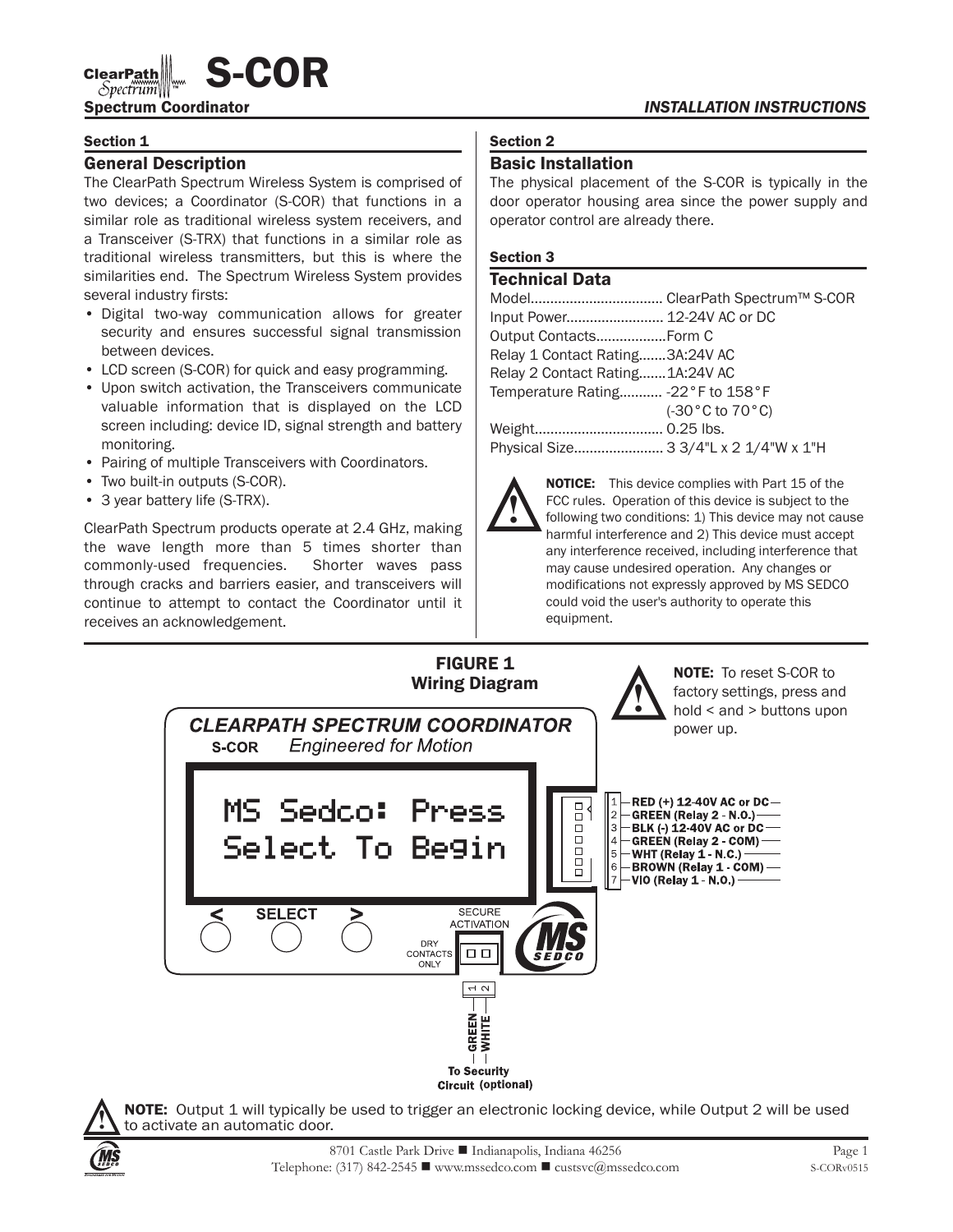# $\text{Clearpm}{\text{Diff}}$   $\text{S-COR}$

# Spectrum Coordinator *INSTALLATION INSTRUCTIONS*

#### Section 4

# Programming the Coordinator — Single Openings: S-COR

Upon power up, the screen will read "MS Sedco: Press Select to Begin." Press Select.

The next screen will show "Opening Type." The default is Single. Press Select to skip this step and move on, or to verify the selection, press the > key. The next screen should then show Single\*, with the \* indicating the current selection. Press Select to move to the next step, < to move back to the original screen and press Select, or > to change setting to Vestibule and press Select (skip to Section 5 for Vestibule programming).

The next screen will show "Channel Select." Four channels are available, with the default being channel 1. In most cases, the channel will remain at the default, and the installer may press Select to skip the step, if one wishes to auto scan to the cleanest channel, or manually choose a different channel for better performance when two openings are in close proximity, this can be accomplished by using the arrow keys. (Note that in manual mode, the current channel selection will be indicated with an asterisk (\*), then press Select.

The next screen will show "Pair Device." THE COORDINATOR WILL ONLY RESPOND TO TRANSCEIVERS THAT HAVE BEEN PAIRED. Use the arrow keys to choose the location of the Transceivers. The available choices are Outside, Inside, and HH (hand-held). Choose the appropriate location for the Transceiver and press select. The screen will then show "Press Device Pair Button." Press the PAIR button on the Transceiver's circuit board (See Figure 2). (Note: for hand held Transceivers, the cover must be removed to access the PAIR button.) Upon pressing the PAIR button, the screen should change to "IDxxxx Paired Press Select." At the end of two minutes, if the Coordinator has not received a pairing signal, the screen will read "Pair Failed Press Select." In either case, the screen will give you an option to pair additional devices. When all devices have been paired, choose "No" or "Skip" to move on to the next screen.





The next screen will read "Add Setting." This is the place where users can program additional features into the device. Five additional settings are available: HH Signal Range, Output Delay, SecureActivation, Ratchet Relay, and Unpair Devices. These are covered below:

**Output Delay** - This controls the delay time between output relays 1 and 2 and can be adjusted via the arrow keys. Remember, Output 1 is typically the locking device, and Output 2 is typically an automatic door. After adjusting time with the arrow keys, press Select to move on to the next step.

**SecureActivation** - Many times an automatic door with wireless activation is installed after a security system is already in place. SecureActivation allows the outside Transceiver to be integrated into the security system.

When SecureActivation is turned on, the outside switch will not activate the door unless given clearance from the security system. There are two choices for turning "On" this feature, Normally Open (N.O.) and Normally Closed (N.C.), depending on whether the circuit is normally open or normally closed. Once programming is complete, connect the SecureActivation 2-wire harness included to the Normally Open (N.O.) and Common (COM) of the security device and plug the harness into the SecureActivation socket on the S-COR (Figure 1).



WARNING: The Security Clearance input requires a dry contact. Do not apply voltage!

Ratchet Relay – If Ratchet Relay is turned on, the output 2 relay will remain closed until a second signal is received.



**NOTICE:** Connect device to be used in ratchet mode to Output 2.

**HH Signal Range** - ClearPath Spectrum devices transmit a much greater distance than other wireless products used in the automatic door industry. Since a hand-held Transceiver can be paired with multiple Coordinators in a building, or with two buildings in closer proximity, the default HH Signal Range is set to "Reduced", requiring a very strong signal for the hand-held Transceiver to operate. If a hand-held Transceiver will not be used with any openings nearby, the range can be expanded to "Normal" by using the arrow keys and pressing Select when Normal displays on the screen.

UnPair Devices – Transceivers can be unpaired by Type, a Single Device (requiring the PAIR button to be pushed on that device to unpair), or All Devices, which will unpair the Coordinator from all Transceivers.

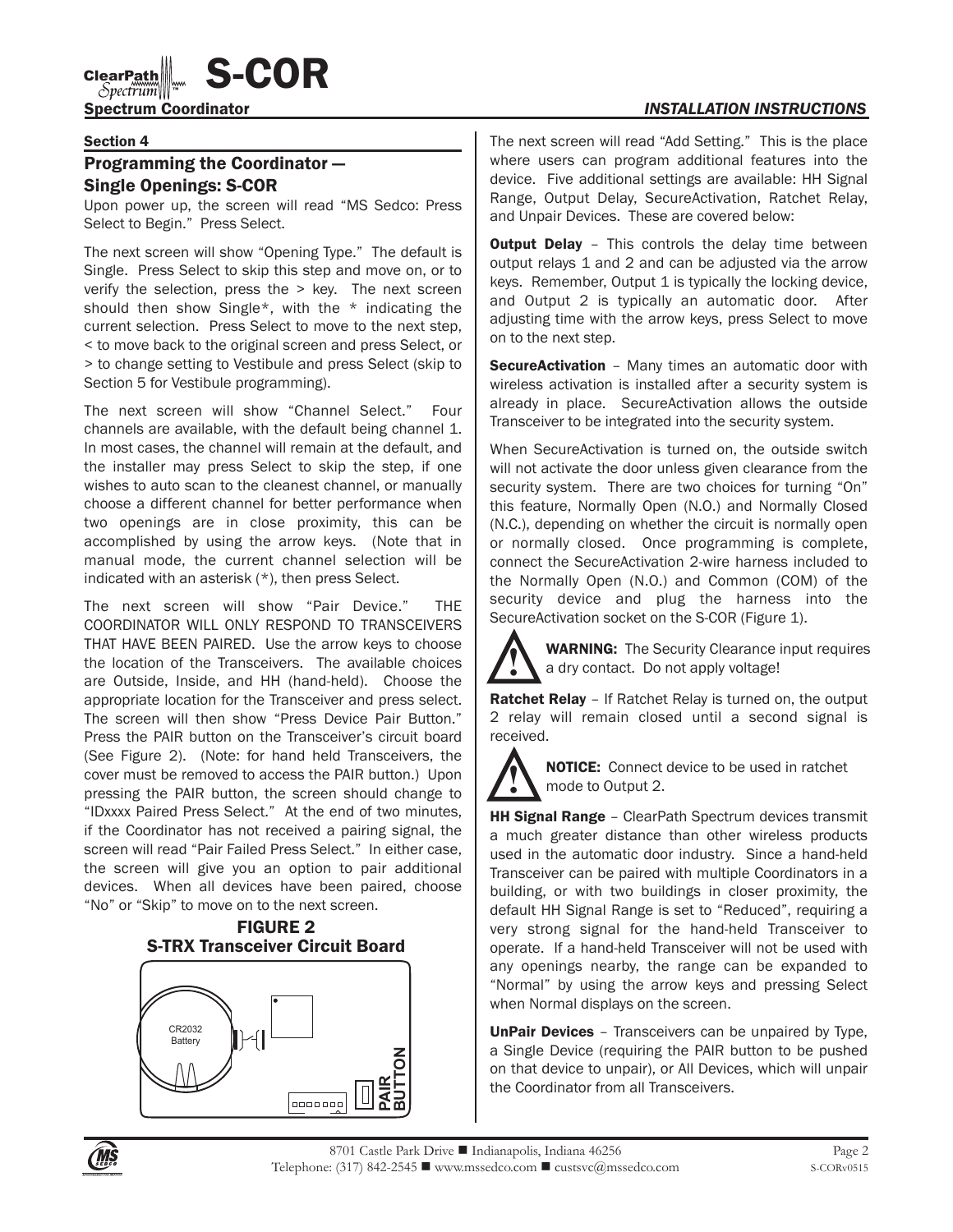$\text{Clearpm}{\text{Stiff}}$   $\text{S-COR}$ 

## Spectrum Coordinator *INSTALLATION INSTRUCTIONS*

#### Section 5

# Programming the Coordinator — Vestibule Openings: Primary S-COR (Figure 3)

A vestibule application requires two Coordinators: A Primary and Secondary.

The **Primary Coordinator (S-COR)** is considered the "brain" that controls all sequencing or timing functions at an opening, thus all Transceivers plus the Secondary Coordinator are paired to the Primary Coordinator.

For consistency, it is assumed the **Primary Coordinator** is the exterior opening and controls sequencing the interior opening where the Secondary Coordinator will be located.

The Secondary Coordinator must be paired to the Primary Coordinator only for sequencing to work properly. No other devices are paired to the Secondary.



NOTE: PROGRAM THE PRIMARY COORDINATOR FIRST - TO PROGRAM A SECONDARY COORDINATOR SKIP TO SECTION 6

Upon power up, the screen will read "MS Sedco: Press Select to Begin." Press Select.

The next screen will show "Opening Type." The default is Single. Use the arrows to choose Vestibule, then press Select.

The next screen will show Vestibule Primary, press Select.

The next screen will show "Channel Select." Four channels are available, with the default being channel 1. In most cases, the channel will remain at the default, but should one wish to auto scan to the cleanest channel, or manually choose a different channel for better performance when two openings are in close proximity, this can be accomplished by using the arrow keys. (Note that in manual mode, the current channel selection will be indicated with an asterisk [\*]), then press select.

The next screen will show "Pair Device." THE COORDINATOR WILL ONLY RESPOND TO TRANSCEIVERS THAT HAVE BEEN PAIRED. Use the arrow keys to choose the location of the Transceiver (see Figure 3). The available choices are Outside, Inside, Vest Inside, Vest Outside, Vest Both, Secondary, and HH (hand held). The functions of these locations are described below:

- Outside will cause the exterior opening to activate, then the interior opening.
- Inside will cause the interior opening to activate, then the exterior opening.
- Vest Inside will only activate the interior opening.
- Vest Outside will only activate the exterior opening.
- Vest Both and HH will activate both openings

simultaneously.

Secondary is for sequencing the Coordinator programmed as the "Secondary" at the interior opening.



**NOTE:** Only select this option once the Secondary Coodinator has been properly prorgammed (see Section 6) and is ready for pairing.

Choose the appropriate location for the Transceiver and press select. The screen will then show "Press Device Pair Button." Press the PAIR button on the Transceiver's circuit board (see Figure 2). (Note: for hand-held Transceivers, the cover must be removed to access the PAIR button).

FIGURE 2 TRX Transceiver Circuit Board



The next screen will read "Add Setting." This is the place where users can program additional features into the device. Six additional settings on the Primary Coordinator are available: HH Signal Range, Output Delay, Vest Delay, SecureActivation, Ratchet Relay, and Unpair Devices. These are covered below:

**Output Delay** - This controls the delay time between output relays 1 and 2 and can be adjusted via the arrow keys. Remember, Output 1 is typically the locking device, and Output 2 is typically an automatic door. After adjusting time with the arrow keys, press Select to move on to the next step.

Vest Delay - This controls the delay time in the sequencing of the vestibule doors when the exterior or interior switch is activated. The delay time can be adjusted by pressing the arrow keys.

**SecureActivation** – Many times an automatic door with wireless activation is installed after a security system is already in place. SecureActivation allows the outside Transceiver to be integrated into the security system.

When SecureActivation is turned on, the outside switch will not activate the door unless given clearance from the

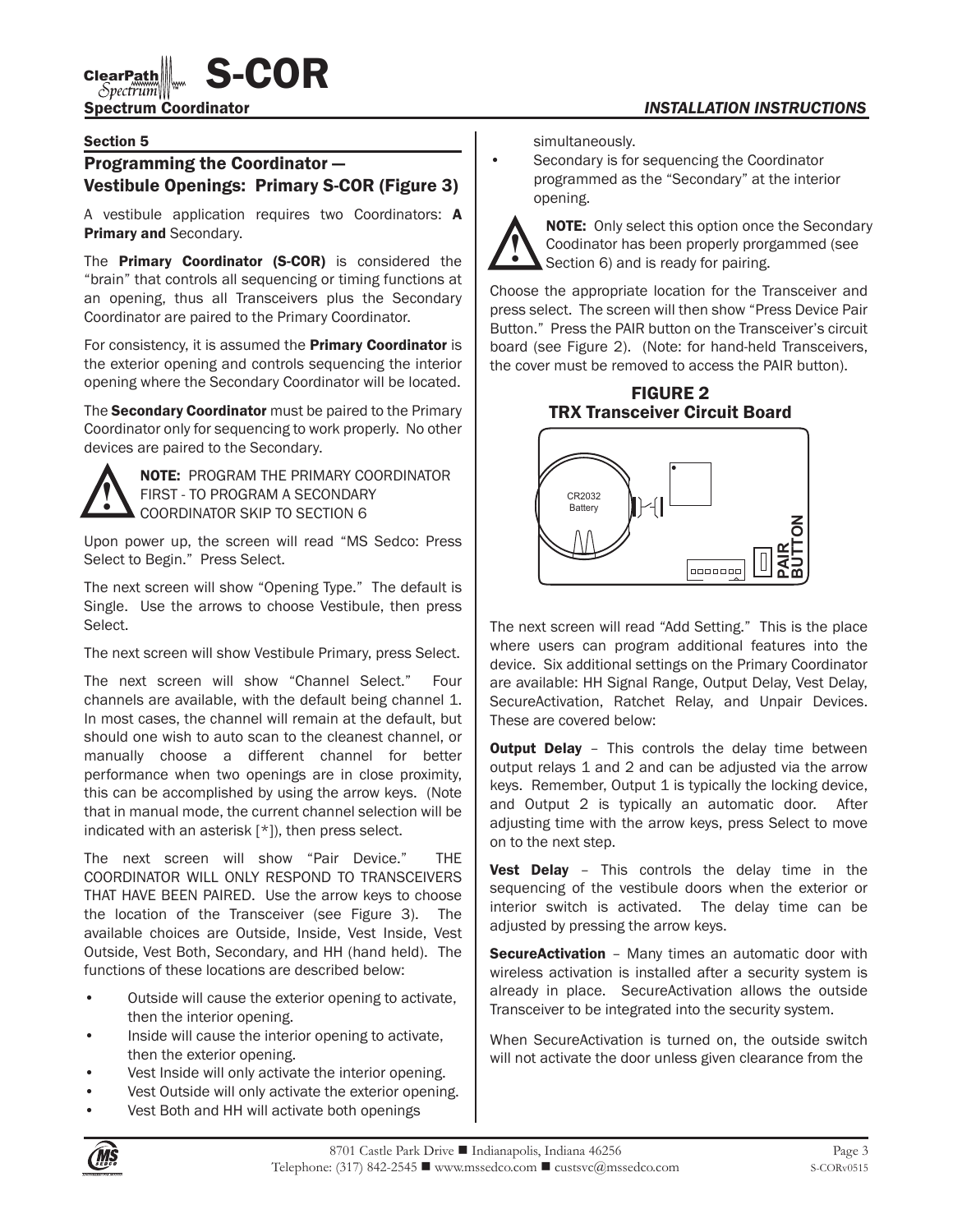

security system. There are two choices for turning "On" this feature, Normally Open (N.O.) and Normally Closed (N.C.), depending on whether the circuit is normally open or normally closed. Once programming is complete, connect the SecureActivation 2-wire harness included to the Normally Open (N.O.) and Common (COM) of the security device and plug the harness into the SecureActivation socket on the S-COR (Figure 1).



WARNING: The Security Clearance input requires a dry contact. Do not apply voltage!

**Ratchet Relay** – If Ratchet Relay is turned on, the output 2 relay will remain closed until a second signal is received.



**NOTICE:** Connect device to be used in ratchet mode to Output 2.

**HH Signal Range** - ClearPath Spectrum devices transmit a much greater distance than other wireless products used in the automatic door industry. Since a hand-held Transceiver is paired with multiple Coordinators in a building, or with two buildings in closer proximity, the default HH Signal Range is set to "Reduced", requiring a very strong signal for the hand-held Transceiver to operate. If a handheld Transceiver will not be used with any openings nearby, the range can be expanded to "Normal" by using the arrow keys and pressing Select when Normal displays on the screen.

UnPair Devices - Transceivers can be unpaired by Type, a Single Device (requiring the PAIR button to be pushed on that device to unpair), or All Devices, which will unpair the Coordinator from all Transceivers.



FIGURE 3 Typical Vestibule Installation Diagram

All Transceivers (S-TRX) pair to the Primary Coordinator (S-COR) only.

The Secondary Coordinator (S-COR) must pair with the Primary Coordinator (S-COR) for vestibule sequencing to function properly.